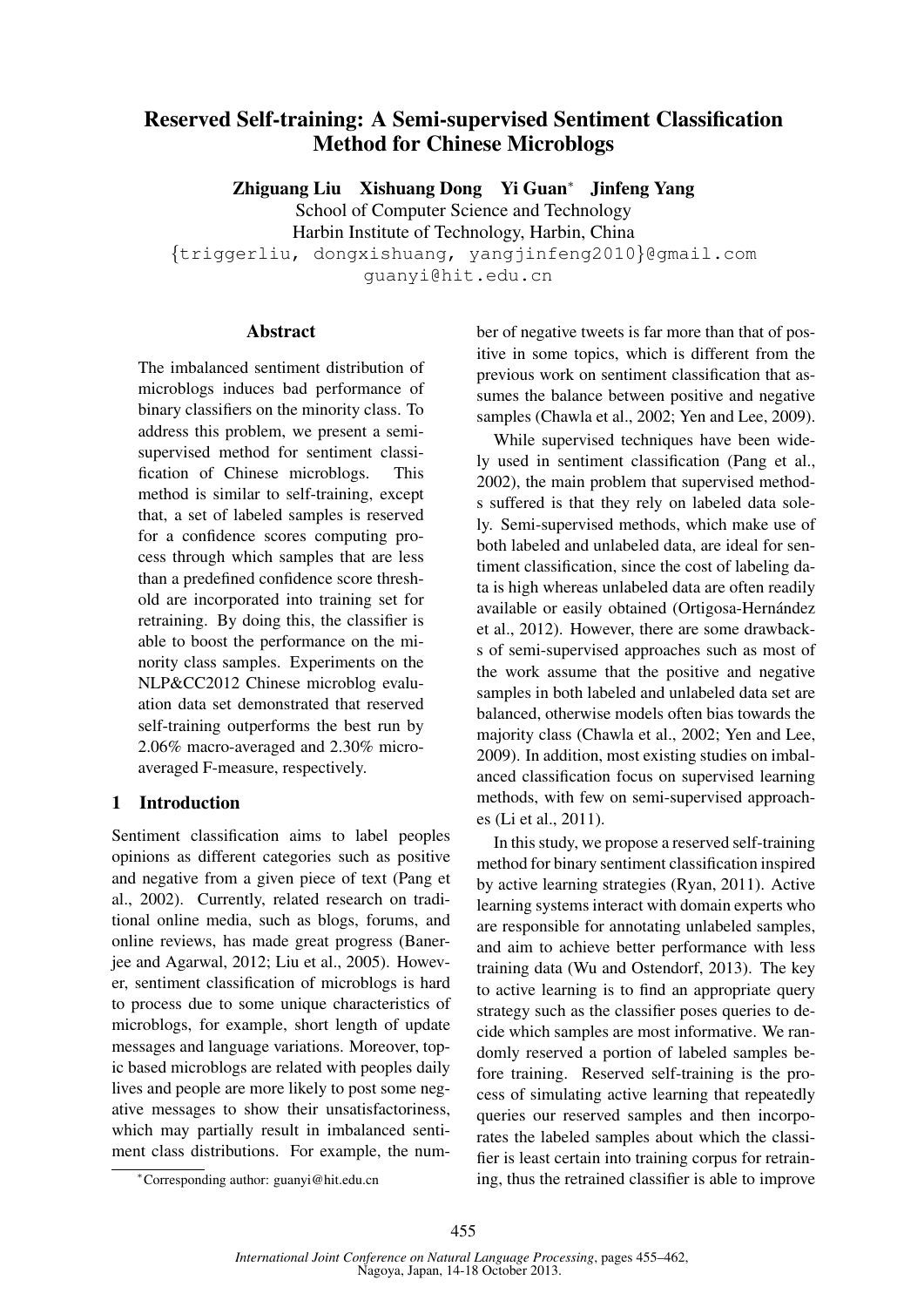the performance of classification on the minority class.

The remainder of this paper is organized as follows. The next section reviews some related work on semi-supervised sentiment classification as well as imbalanced classification briefly. We formally define the task in section 3. Section 4 presents our approach of reserved self-training algorithm for imbalanced sentiment classification. Section 5 provides experimental results on a data set of 20 topics. Finally, section 6 summarizes the work, draws some conclusions, and suggests related future work.

# 2 Related Work

Sentiment classification ranges from the document level, to the sentence and phrase level, and we concentrate on sentence level classification. Sentence level sentiment classification methods can be categorized into three types: supervised (Pang et al., 2002) unsupervised (Turney, 2002), and semi-supervised learning methods (Singh et al., 2008) among which semi-supervised approaches are more appropriate for sentiment classification of microblogs due to their capability of making use of both labeled and unlabeled data. Another related work is imbalanced classification stems from several unique characteristics possessed by microblogs (A detailed study can be found in section 3.2).

# 2.1 Related Semi-supervised Sentiment Classification Works

Semi-supervised learning approaches make good use of a small portion of labeled and a large amount of unlabeled data to build a better classifier. One of the bottlenecks in applying supervised learning is that it needs to label many samples by domain experts. To save the work of manual annotation, Riloff et al. (2003) introduced a bootstrapping method which was able to automatically label training samples. They started on a few seeds for training, subsequently, incorporated five highest scores unlabeled samples into training corpus to retrain the model iteratively. Chang et al. (2007) added some restrictions to self-training, making it possible to produce better feedback information in the learning process. For a given classification task, one of the problems of adopting cotraining is that it assumes two conditionally independent feature sets could be extracted (Blum and

Mitchell, 1998). Although further studies loosed this strong assumption (Balcan et al., 2004), two classifiers must be different enough to achieve complementation. Li et al. (2011) proposed a random subspace generation algorithm for co-training applied to imbalanced sentiment classification, but its corpus limited to English product reviews.

# 2.2 Related Imbalanced Classification Works

Imbalanced classification, as an appealing task, has been extensively studied in many research areas such as pattern recognition (Barandela et al., 2003) and data mining (Chawla et al., 2004). We pay special attention to resampling and costsensitive methods, since they are widely applied in imbalanced classification. Other methods such as induction technique and boosting (Weiss, 2004) are beyond the scope of this paper.

Resampling is a process in which the size of training samples is changed to modify the overall size and distribution of a corpus, among these methods downsampling and oversampling are two widely used resampling techniques. Downsampling (Barandela et al., 2003) takes a subset of majority classes samples whereas oversampling (Chawla et al., 2002) randomly repeats minority classes samples to keep balance between different classes. Downsampling needs shorter training time, at the expense of disregarding potentially useful samples. Oversampling increases the size of training data set that leads to a longer training time. Moreover, oversampling may cause over fitting due to minority class samples are randomly duplicated (Chawla et al., 2002; Drummond et al., 2003). In addition to the basic downsampling and oversampling techniques, there are some other sampling methods working in a more complicated fashion. SMOTE (Chawla et al., 2002) created some synthetic minority class examples and then performed a combination of oversampling and downsampling, which achieved better performance than only applying downsampling. Some other methods integrated different sampling strategies to obtain further improvement(Batista et al., 2004).

Cost-sensitive learning (Ling et al., 2004; Zadrozny et al., 2003) is another type of method used for dealing with imbalanced classification. Most cost-sensitive learning methods can be generally divided into two categories (Lee et al., 2012): transforming an existing cost-insensitive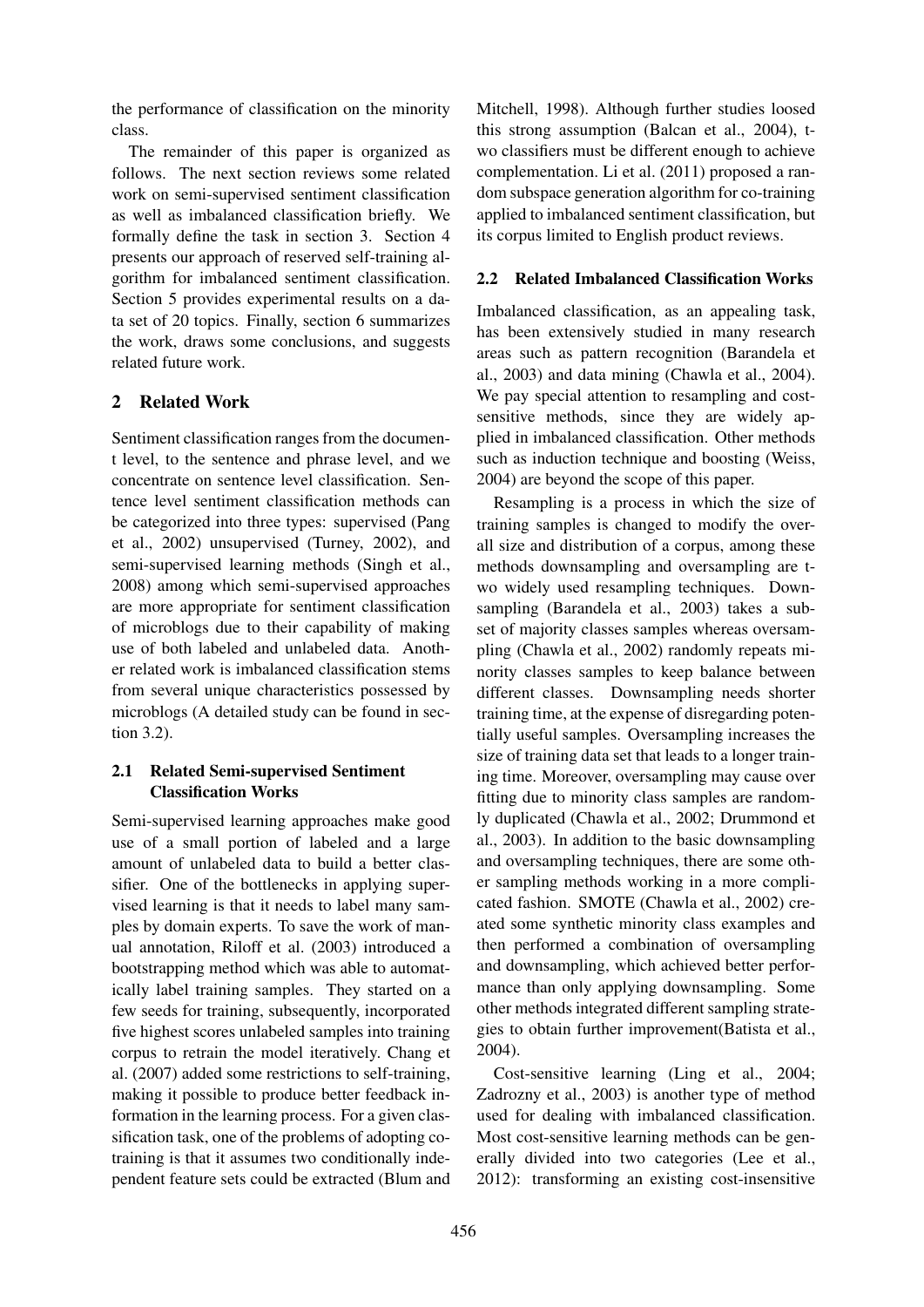classifier into an equivalent cost-sensitive via a wrapper approach, or taking the cost of misclassification into consideration when training a classifier by labeled samples.

## 3 Task Definition

We first give a formal definition of our task, and then analyze the unique characters of Chinese microblogs compared to traditional online media, such as forums and blogs.

## 3.1 The Task

Our study involves classifying opinions of Chinese microblogs as either positive or negative. We perform sentence level sentiment classification for a given message of microblogs. We first conduct some preprocessing such as word segmentation and noisy symbols filtering. Subsequently, features for the classifier are extracted from each message. Finally, reserved self-training is employed to predict unlabeled data. Although we restrict the scope of study on Chinese microblogs, the method proposed in this study can be straightly extended in support of other languages such as English.

Here is an instance of illustrating our task. For a message "#50个人生必去的胜地# 万里长城 太棒了,将来一定去看看! @李雷"(#The 50 places you must see# The Great Wall of China is amazing, I will visit it someday in future@ Lei Li, a Chinese name). The words between the # symbol refers to a relevant topic and the symbol @ means a mention or reply. This message is expected to be parsed into a triple: (Topic: The 50 places you must see), (Content: The Great Wall of China is amazing, I will visit it someday in future), (Polarity: Positive). Here, 'Topic' is a key word people interested; 'Content' refers to the content of a posted message; 'Polarity' denotes the predicted polarity produced by our model, and the possible values for it could be positive and negative.

# 3.2 Characteristics of Sentiment Classification of Chinese Microblogs

Compared with traditional media such as blog and product reviews, detecting sentiment from microblogs is much harder due to the following challenges posed by microblogs. First, different from English, each written Chinese sentence need to be split into a sequence of words, however, the frequent use of informal and irregular words in microblogs may hinder the accuracy of segmentation. Second, the short length of messages and language variation contribute to the data sparsity problem. Third, different from previous work which concentrated on specific domain such as digital product reviews, sentiment classification of microblogs involves multi-domain information, thus, the model trained on one domain may perform badly when shift to another one. Lastly, the dynamic updates feature of microblogs means that sentiment class distributions may vary over time, in which case we need to handle imbalanced sentiment classification.

The NLP&CC2012<sup>1</sup> evaluation data set consists of 20 topics collected from Tencent Microblog<sup>2</sup>, involving multiple domains such as political, environmental, and health issues. Illustrated in Figure 1, it can be observed that all the classes of training corpus are biased. In particular, positive sentences account for the majority class in topic 3, 6, and 11, which is different from the other topics.



Figure 1: Class distributions of positive and negative samples in 20 topics

# 4 Reserved Self-Training for Imbalanced Classification

In this study, we incorporate a learning strategy into self-training, inspired by active learning, to tackle the imbalanced binary classification problems.

### 4.1 Self-training

Self-training is a common method of semisupervised learning which makes use of both the labeled and unlabeled data as training corpus. As shown in Algorithm 1, Self-training is a wrapper algorithm that iteratively applies supervised

<sup>1</sup> http://tcci.ccf.org.cn/conference/2012 2 http://t.qq.com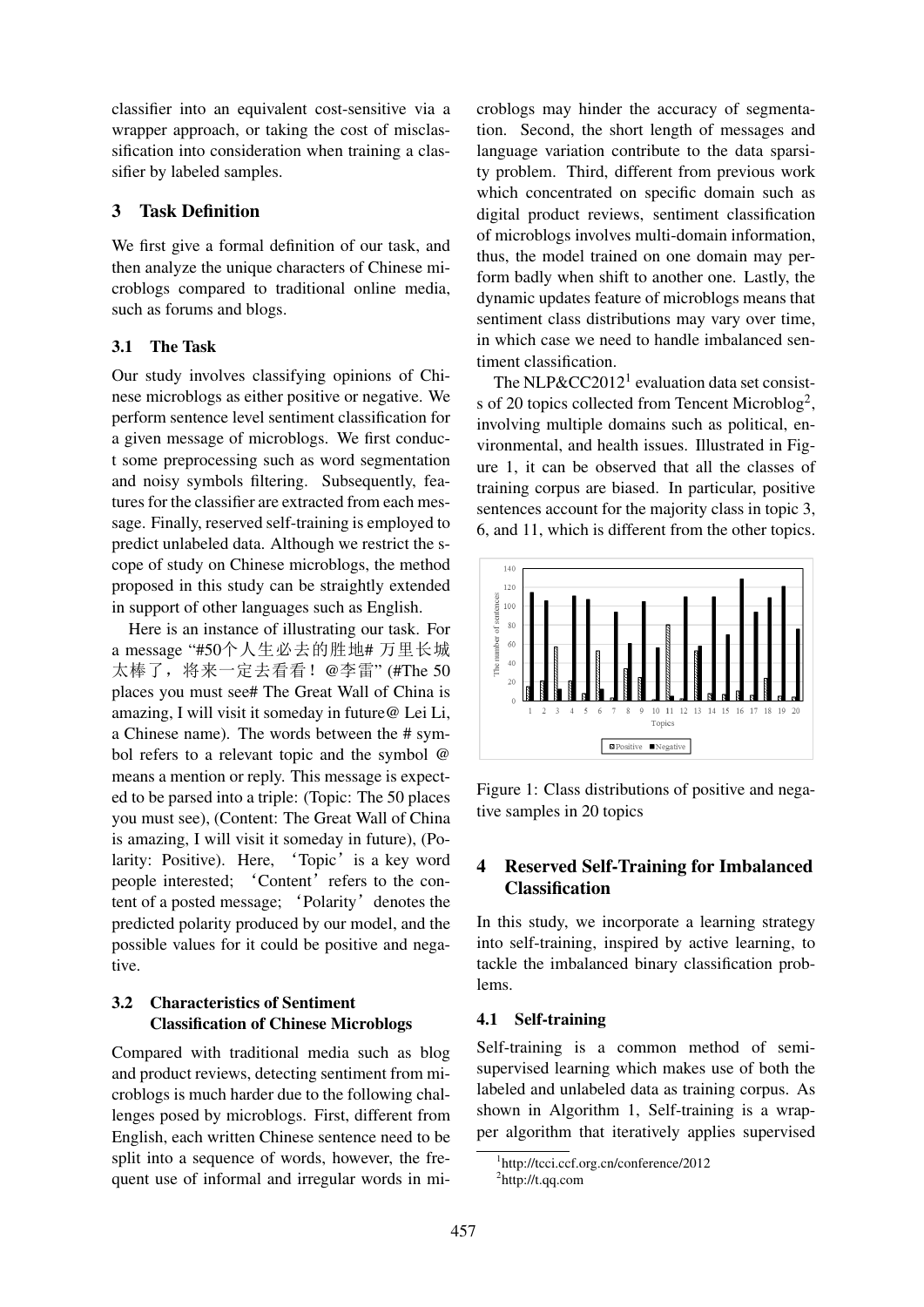### Algorithm 1 The self-training algorithm

Input:

Labeled data *L*

Unlabeled data *U*.

### Procedure:

1. Apply supervised method to train a classifier *C* with *L*.

2. Make predictions on unlabeled data *U* with *C*.

3. Incorporate the most confidently predicted unlabeled data *M* in *U* along with each predicted label into  $L = L \cup M$ .

4. Loop for S iterations.

Output:

New labeled sample set *L* and classifier *C*.

method inside. It starts training on labeled data only, after each iteration, the most confidently predicted unlabeled samples would be incorporated as additional labeled data, decided by confidence scores calculation function. However, applying self-training to sentiment classification of Chinese microblogs in both subjectivity detection and sentiment classification performed not as well as expected, and the prediction results often bias towards the majority class. Comparing with fully supervised methods, the performance of selftraining is even worse especially on the minority class(A detailed comparative study can be found in Section 5.2). It is not economical to revise the supervised classifier inside self-training, however, we may improve the data selection strategy to boost the performance of self-training on the minority class samples. Reserved self-training is such a technique that applies selection strategy in both labeled and unlabeled data during the learning process.

# 4.2 Reserved Self-training Classification Algorithm

In some cases, it seems unclearly what selftraining is really doing, and which theory it corresponds to (Chapelle et al., 2006). Intuitively, it is almost definite to label high confidence samples, namely with little effect on the model. However, the discriminative ability of the model could be significantly improved if we try to label those samples about which the classifier is least certain. Similar to self-training, the idea behind reserved self-training is quite simple except that we first re-

Algorithm 2 The algorithm of reserved selftraining for imbalanced sentiment classification

# Input:

Labeled data L consisting of positive examples P and negative examples N, where  $|N| >$  $|P|$ .

Unlabeled data U that is also imbalanced.

## Procedure:

Initialization:

1. Reserve a random portion  $R$  of  $L$ , and the

remaining set  $L' = L - R$  is used for training.

2. Loop for  $M$  iterations

3. Train the classifier C with  $L'$ .

4. Make predictions on unlabeled data  $U$  with  $C$ .

5. Predict the reserved portion of labeled data  $R$  by classifier  $C$ .

6. Incorporate the most confidently predicted unlabeled data in  $U$  along with each predicted label into  $L'$ .

7. Incorporate the least confidently predicted labeled samples in  $R$  into  $L'$ .

### Output:

New labeled sample set  $L'$  and classifier  $C$ .

serve a portion *R* of the training set *L* before training the initial classifier. As depicted in Algorithm 2, we apply the classifier to predict the unlabeled data *U* and the reserved data *R*, then we add those most confident unlabeled data and those least confident reserved data into training set  $T'$ . By adding training samples in this way, the classifier could increase the coverage of its decision space while not adding too many majority class samples. We use training set  $T'$  to train the model  $C$  iteratively until stopping criterion is met. Finally, assessing the performance of classifier  $C'$  on a labeled data set.

## 4.3 Labeled Data Selection

Generally, semi-supervised sentiment classification takes much less training data than supervised approaches, which forcing us to select the most effective samples from labeled data available. We resort to the principle of maximizing the diversity of samples in feature space to select seed. First, choose several samples as initial seed at random. Second, compute the centroid of the seed in feature space. Lastly, select those samples with least similarity to centroid of the seed done by cosine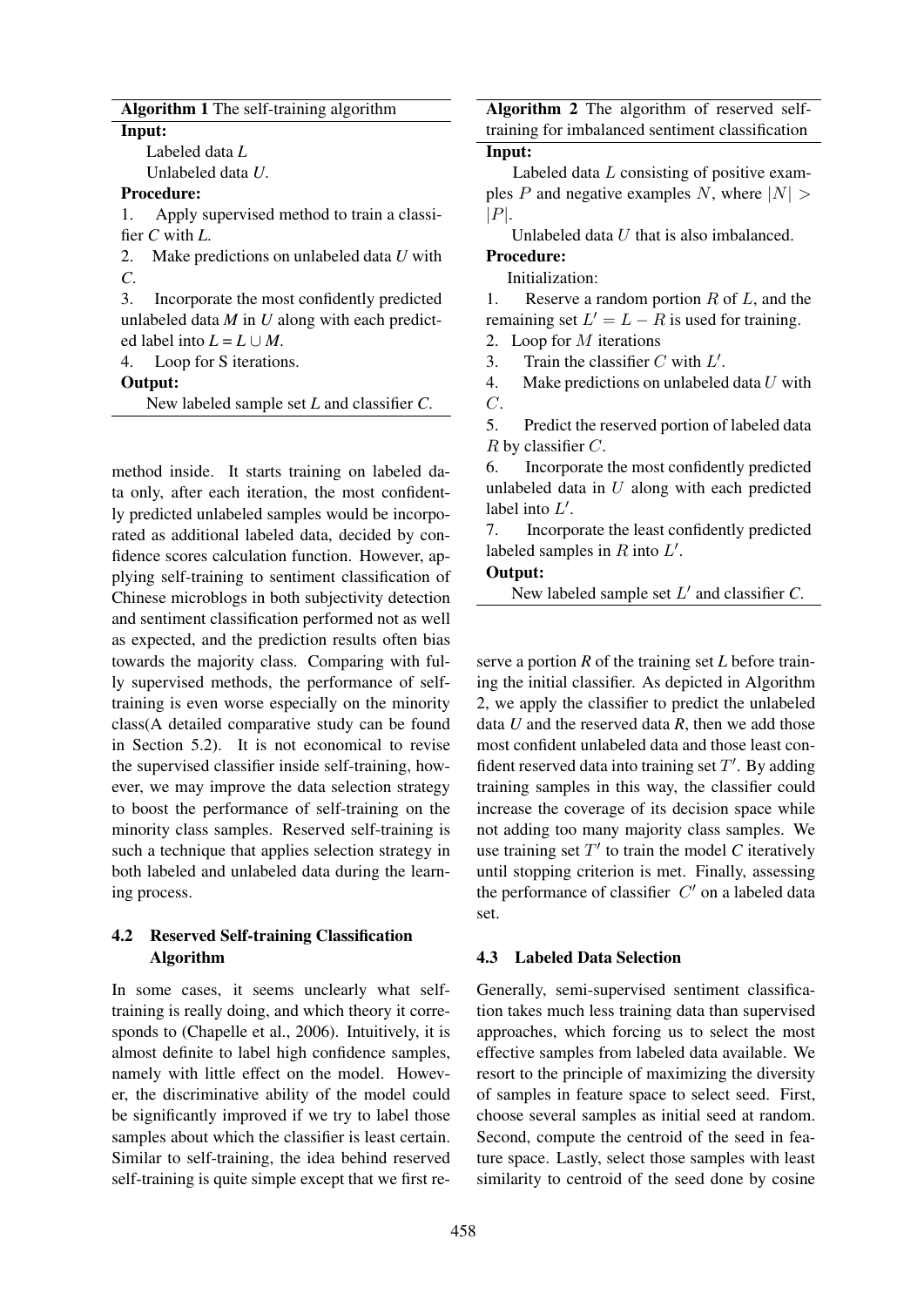similarity. By choosing seed in this manner, we aim to build a diversified data set to cover the feature space properly.

### 4.4 Confidence Scores Calculation

For binary classification, we employ probabilistic model to determine the confidence to which class a given sentence belongs, in that case the classifier queries the samples whose posterior probability of being positive or negative is nearest to pre-defined threshold. In this study, we employ MaxEnt and SVM as basic polarity classification. Normally, we could obtain the predicted label along with their confidence scores by MaxEnt. SVM adopt linear model to classify new examples, because of which we could use distances between samples and separating hyperplane to represent confidence scores (Pang and Lee, 2004). The output  $d_i$  of  $SVM$  is a signed distance (negative  $=$  negative orientation) from hyperplane, we convert  $d_i$  to nonnegative by equation (1).

$$
P_{neg}(s) = \begin{cases} 1 & d_i > 1 \\ (1 + d_i)/2 & -1 \le d_i \le 1 \\ 0 & d_i < -1 \end{cases}
$$
 (1)

### 5 Experiments

This section details the experimental setup, including the corpora and lexicons we used, and the achieved results.

#### 5.1 Experimental Setup

Benchmark Datasets: Our experiments are based on the Chinese Microblogs Sentiment Analysis Evaluation benchmark, China Computer Federation Conference on Natural Language Processing & Chinese Computer (NLP&CC2012). The evaluation is part of the NLP&CC2012, consisting 20 topics provided by Tencent Microblog , and there are 2207 subjective, 407 positive, and 1766 negative sentences.

Sentiment Lexicon: In our experiments, we integrate the following resources to construct a sentiment lexicon: (1) Sentiment lexicon provided by HowNet<sup>3</sup> which consists of 836 positive sentiment words and 1254 negative sentiment words; (2) N-TU Sentiment Dictionary<sup>4</sup> from National Taiwan University. It contains 2,812 positive words and 8,276 negative words; (3) WI sentiment analysis lexicon<sup>5</sup> constructed by Harbin Institute of Technology which consists of 1,428 sentiment words with sentiment scores.

Feature selection As described in section 3.2, microblogging services is different from traditional media such as blog and product reviews. Special features should be explored according to the characteristics of microblogs, the main features we used can be found in table.1.

tion of opinion sentences  $\overline{N_{\Omega}}$ . Feature description  $\overline{E_{\Omega}}$ 1 sentiment words | good, bad

Table 1: The main features for polarity classifica-

| NU. | Feature description                                         | Example                                         |
|-----|-------------------------------------------------------------|-------------------------------------------------|
| 1   | sentiment words                                             | good, bad                                       |
| 2   | strength of senti-<br>ment words                            | strength of<br>pleasure, anger,<br>sorrow, fear |
| 3   | rhetorical structure                                        | question                                        |
| 4   | emoticons                                                   |                                                 |
| 5   | preposition                                                 | it, he, she                                     |
| 6   | slang                                                       | 给力(geli) <sup>6</sup>                           |
|     | repeated<br>punctuation                                     | !!!, ???                                        |
| 8   | condition operator<br>relates to a senti-<br>ment statement | despite, however,<br>negative operator          |

### 5.2 Experimental Results

## Supervised Learning for Imbalanced Sentiment Classification of Chinese Microblogs

In this section, we perform SVM and MaxEnt as our basic polarity classifier for sentiment classification of Chinese microblogs. Downsampling and oversampling are two widely used resampling technique for imbalanced classification, thus for thorough comparison, we apply SVM and Max-Ent model based on full training, downsampling, and oversampling method, depicted as follows.

1) Full-training: using the entire labeled corpora for training.

2) Downsampling: drop some of the majority class samples at random to obtain a balanced data set.

3) Oversampling: randomly duplicate the minority class samples to keep balance between the majority class and minority class.

<sup>3</sup> http://www.keenage.com

<sup>4</sup> http://nlg18.csie.ntu.edu.tw

<sup>5</sup> http://wi.hit.edu.cn

<sup>&</sup>lt;sup>6</sup>"geili" is a Chinese word in English alphabet, which means something is cool, or cooperative.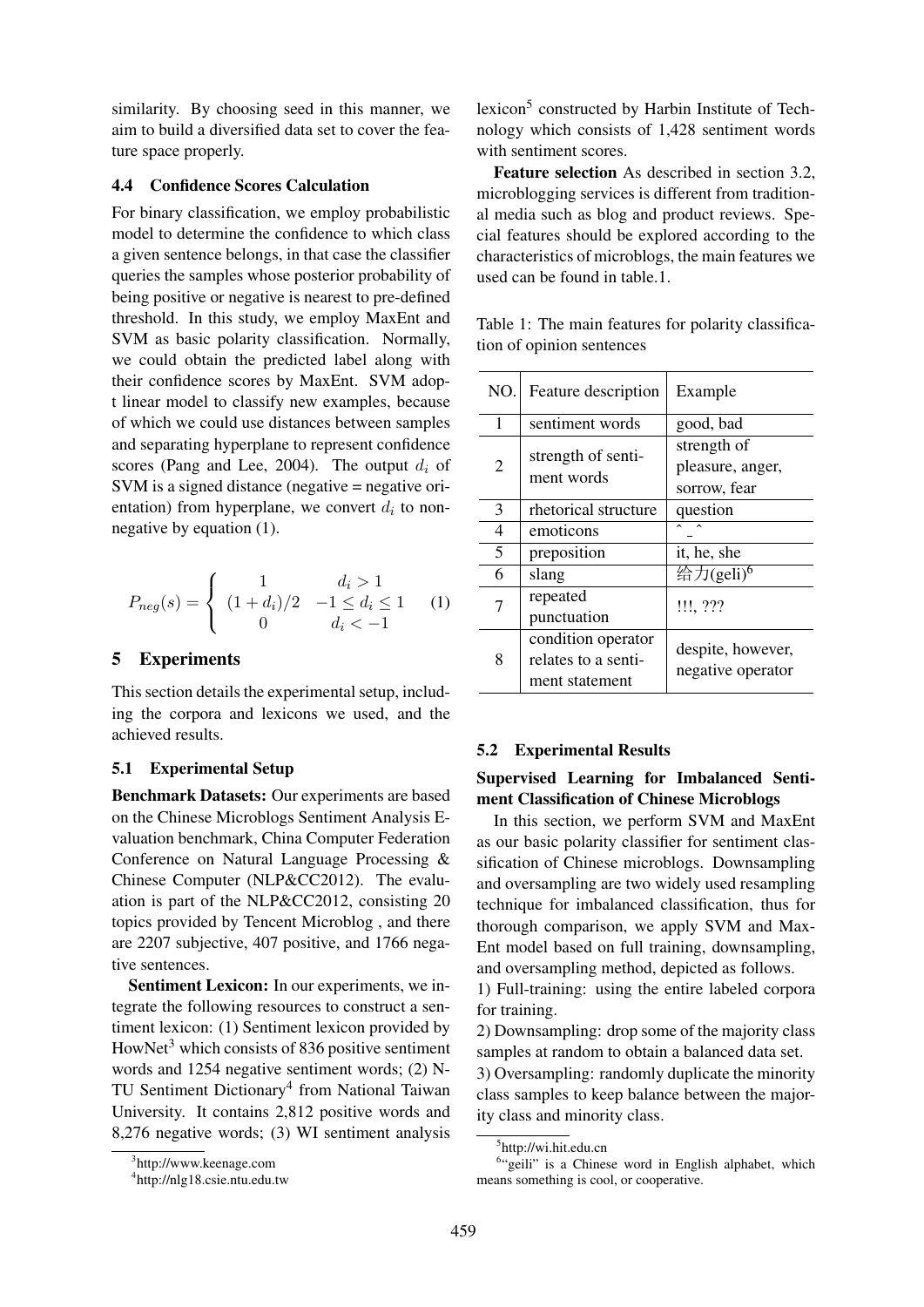| Approach                                        |               | <b>Evaluation metrics</b> |        |               |           |        |           |  |
|-------------------------------------------------|---------------|---------------------------|--------|---------------|-----------|--------|-----------|--|
|                                                 |               | Micro-average             |        | Macro-average |           |        |           |  |
|                                                 |               | Precision                 | Recall | F-Measure     | Precision | Recall | F-Measure |  |
| <b>SVM</b>                                      | full-training | 0.8542                    | 0.6364 | 0.7294        | 0.8581    | 0.6312 | 0.7246    |  |
|                                                 | oversampling  | 0.8006                    | 0.5965 | 0.6836        | 0.8007    | 0.5881 | 0.6754    |  |
|                                                 | downsampling  | 0.8393                    | 0.6253 | 0.7166        | 0.8432    | 0.6195 | 0.7116    |  |
| Maximum<br>Entropy                              | full-training | 0.8899                    | 0.6630 | 0.7598        | 0.8887    | 0.6527 | 0.7497    |  |
|                                                 | oversampling  | 0.8869                    | 0.6608 | 0.7573        | 0.8770    | 0.6461 | 0.7411    |  |
|                                                 | downsampling  | 0.8452                    | 0.6297 | 0.7217        | 0.8363    | 0.6231 | 0.7141    |  |
| Self-training                                   | full-training | 0.8958                    | 0.6674 | 0.7649        | 0.8938    | 0.6571 | 0.7544    |  |
|                                                 | oversampling  | 0.8929                    | 0.6652 | 0.7624        | 0.8877    | 0.6533 | 0.7497    |  |
|                                                 | downsampling  | 0.8631                    | 0.6430 | 0.7370        | 0.8542    | 0.6292 | 0.7217    |  |
| CRFs (baseline)                                 |               | 0.8332                    | 0.7172 | 0.7709        | 0.8296    | 0.7152 | 0.7682    |  |
| <b>Reserved self-training</b>                   |               | 0.9194                    | 0.6829 | 0.7837        | 0.9134    | 0.6785 | 0.7786    |  |
| <b>Reserved self-training</b><br>with min. cuts |               | 0.9313                    | 0.6918 | 0.7939        | 0.9254    | 0.6874 | 0.7888    |  |

Table 2: Performances of different methods for imbalanced sentiment classification

Figure 2 shows the performance of supervised polarity classifiers for 20 topics based on different imbalanced classification methods. We employed MaxEnt for both self-training and reserved self-training in our subsequent experiments because MaxEnt performed better than SVM. Contrary to the results of Li et al. (2011) in which downsampling approach performed best, in our study, full-training performs at least not bad than downsampling and oversampling. We speculate that these 20 microblog topics involve multiple domains such as political, environmental, and health issues, it would lose some potentially useful information if downsampling method is applied, which induced a bad performance of downsampling. In addition, all the methods perform badly on topic 3, 6 and 11 in which positive sentences account for the major class as shown in Li et al. (2011). There are two possible reasons for these results: (1) training data set of the NLP&CC2012 is imbalanced, the number of negative sentences is 4 times that of positive one, which results in models bias towards the majority class, namely negative sentences; (2) topic 3, 6 and 11 contain much more positive sentences than the others.

## Reserved Self-training for Imbalanced Sentiment Classification of Chinese Microblogs

In this subsection, we report the performance of reserved self-training on imbalanced sentiment classification of Chinese microblogs. We reimplemented a model that achieved the best run in the NLP&CC2012 for comparison. It employed Conditional Random Fields(CRFs) to predict unlabeled data, and we treated this model as our evaluation baseline in our experiments.

The entire labeled training corpora is divided into three groups, a labeled training corpus, an unlabeled data set that is actually annotated in order to facilitate the experiments, and a reserved labeled sample set. We perform fivefold cross-validation and use the averaged results as our final estimation. In Figure 3, we can see that reserved selftraining performed better than the other methods, especially on topic 3, 6, and 11 in which positive sentences accounted for the major class. A detail comparison of different methods can be found in Table 2. It is worth mentioning that incorporating context information by minimum cuts is able to enhance the performance of our results.

## 6 Conclusions and Future work

In this study, we focus on the problem of imbalanced sentiment classification of Chinese microblogs. Experiments show that reserved selftraining could effectively make use of imbalanced labeled and unlabeled data to achieve better performance with less training data compared with full training, while downsampling and oversampling failed to make improvement. Additionally, combining the context information between different sentences based on minimum cuts is able to revise bad classification. Inspired by active learning,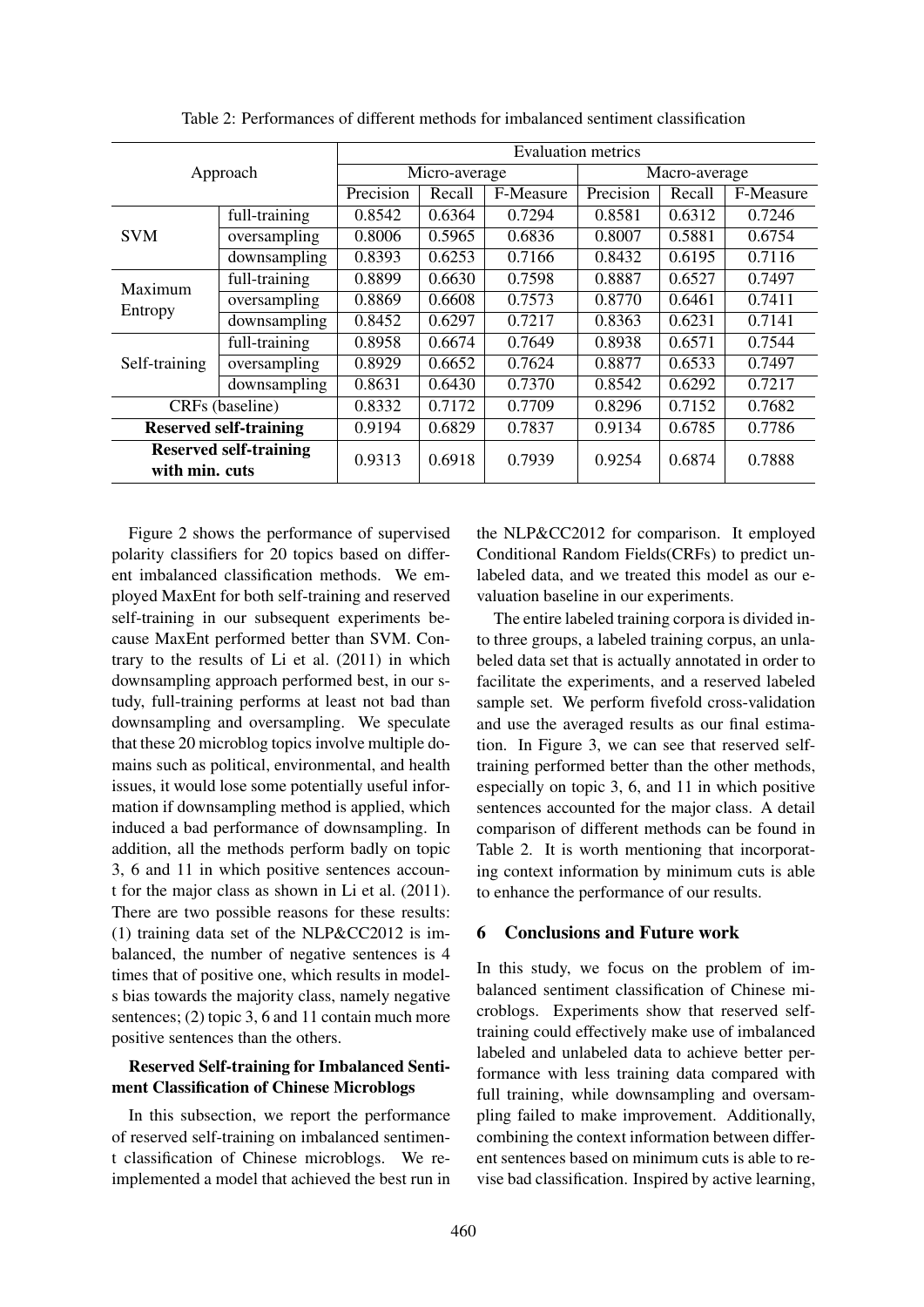

Figure 2: Performances of supervised polarity classifiers for different topics



Figure 3: Comparison of different approaches with reserved self-training on imbalanced data

reserved self-training incorporate both the most confident unlabeled samples, together with their predicted labels, and the least confident labeled samples into training set. The classification error can be reduced because the least confident labeled samples would help the model better discriminate different classes. Thus, the selection strategy of reserved self-training can be applied to resolve other problems involving imbalanced binary classification, and not restricted to sentiment classification of microblogs. In the future, we will try to extend this method to address multi-label classification problems.

### Acknowledgments

This work was supported by National Natural Science Foundation of China (NSFC) via grant 90924015.

### References

- Maria-Florina Balcan, Avrim Blum, and Ke Yang. 2004. Co-training and expansion: Towards bridging theory and practice. In *Advances in neural information processing systems*, pages 89–96.
- Soumya Banerjee and Nitin Agarwal. 2012. Ana-

lyzing collective behavior from blogs using swarm intelligence. *Knowledge and information systems*, 33(3):523–547.

- Ricardo Barandela, José Salvador Sánchez, Vicente Garcıa, and Edgar Rangel. 2003. Strategies for learning in class imbalance problems. *Pattern Recognition*, 36(3):849–851.
- Gustavo EAPA Batista, Ronaldo C Prati, and Maria Carolina Monard. 2004. A study of the behavior of several methods for balancing machine learning training data. *ACM SIGKDD Explorations Newsletter*, 6(1):20–29.
- Avrim Blum and Tom Mitchell. 1998. Combining labeled and unlabeled data with co-training. In *Proceedings of the eleventh annual conference on Computational learning theory*, pages 92–100. ACM.
- Ming-Wei Chang, Lev Ratinov, and Dan Roth. 2007. Guiding semi-supervision with constraint-driven learning. *Urbana*, 51:61801.
- Olivier Chapelle, Bernhard Scholkopf, Alexander Zien, ¨ et al. 2006. *Semi-supervised learning*, volume 2. MIT press Cambridge.
- Nitesh V. Chawla, Kevin W. Bowyer, Lawrence O. Hall, and W. Philip Kegelmeyer. 2002. Smote: synthetic minority over-sampling technique. *J. Artif. Int. Res.*, 16(1):321–357, June.
- Nitesh V Chawla, Nathalie Japkowicz, and Aleksander Kotcz. 2004. Editorial: special issue on learning from imbalanced data sets. *ACM SIGKDD Explorations Newsletter*, 6(1):1–6.
- Chris Drummond, Robert C Holte, et al. 2003. C4. 5, class imbalance, and cost sensitivity: why undersampling beats over-sampling. In *Workshop on Learning from Imbalanced Datasets II*, volume 11. Citeseer.
- Yen-Hsien Lee, Paul Jen-Hwa Hu, Tsang-Hsiang Cheng, and Ya-Fang Hsieh. 2012. A cost-sensitive technique for positive-example learning supporting content-based product recommendations in b-to-c ecommerce. *Decision Support Systems*, 53(1):245– 256.